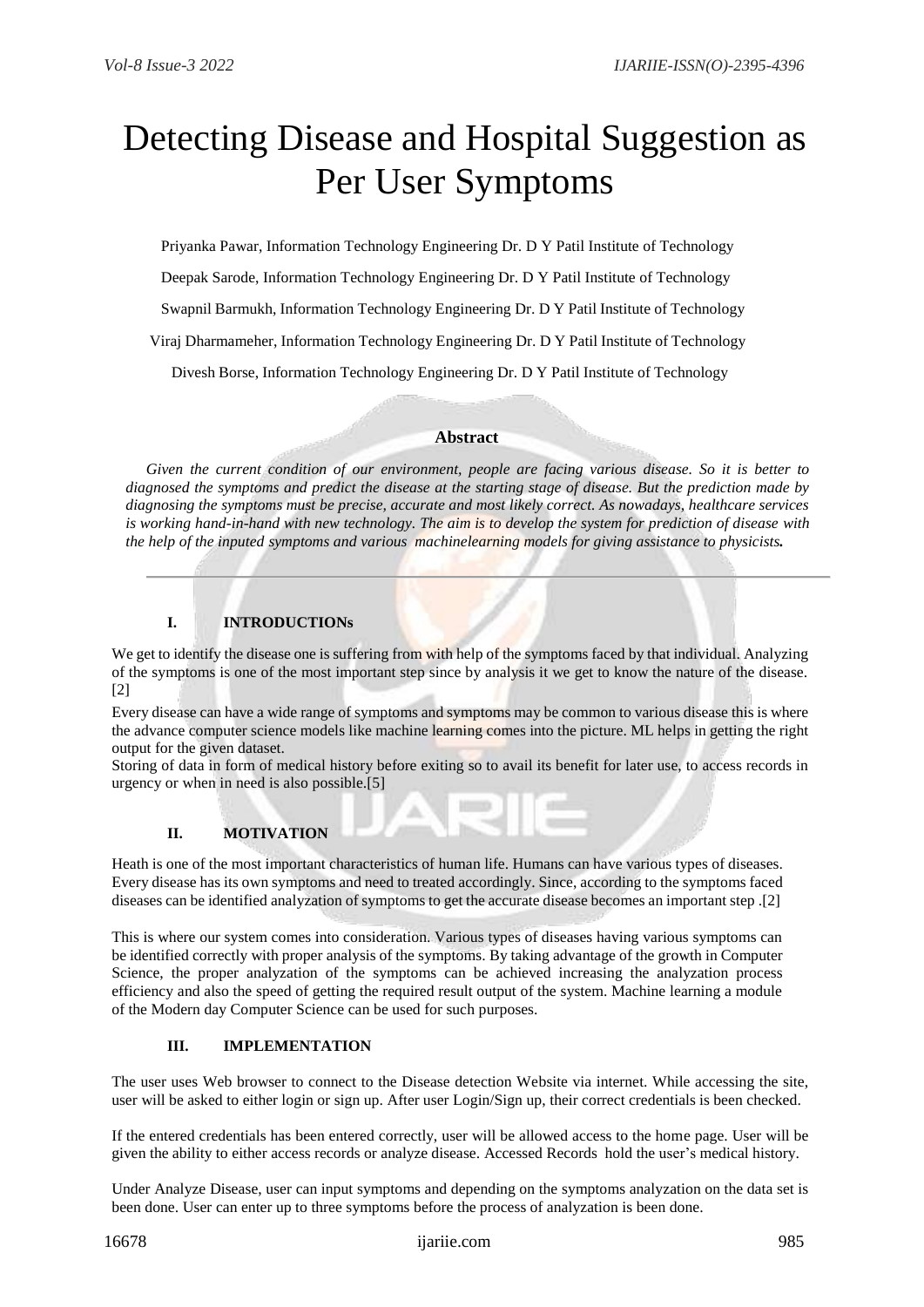After the process of analyzation, the disease is predicated suggesting nearby hospitals. Before Logging out user can store disease and hospital data in user's database which can be helpful for future reference.

## **IV. IMPLEMENTED ALGORITHM**

Symptoms can be analyzed efficiently with the help of Machine learning. For this system, K-Nearest Neighbor (KNN) Algorithm is been used . KNN is ML Algorithm based on Supervised Learning technique.[1]

Inputted symptoms by the users are been given as a dataset to the KNN algorithm. KNN does the analyzation of the symptoms and gives us the information regarding the disease. Analyzation of the disease is most important part of the system with is done efficiently and effectively with the help of KNN algorithm.

Regression and Classification both are possible by KNN algorithm. In our system KNN is used for Classification purposes. Firstly, KNN stores the data in dataset as data gets on collecting the data gets classified into required category resembling the new data.

To find the nearest neighbor we find the distance of that query point. Distance measure can be used to get the difference between two objects. We can get distance between the points by Pythagoras theorem and can be written as:

#### $D = \sqrt{(x^2 - x^2)^2 + (y^2 - y^2)^2}$

#### **V. ALGORITHM**

Steps for implementing KNN Algorithm are:-

- Step 1 : Importing the required libraries
- Step 2 : Importing the required dataset
- Step 3 : Splitting the dataset
- Step 4 : Training the model or the system
- Step 5 : Running the predictions
- Step 6: Validation checking

## **A) Importing the required libraries** :

The libraries which are essential for the processing of the system are been imported. Libraries like numpy, matplotlib, pandas are imported

| import numpy as np       |  |  |
|--------------------------|--|--|
| import pandas as pd      |  |  |
| import matplotlib as plt |  |  |
|                          |  |  |

#### **B) Importing the required dataset :**

The dataset which are been taking in the consideration in our system the symptoms dataset is been imported in this step.

 $dataset = pd.read (file)$ 

#### **C) Splitting the dataset** :

The dataset which was been imported in the previous step is been split into test split and train split. The dataset is been split for calculating the distance for the labelled data.

 $x_train, x_test, y_train, y_test = train_test_split(x,y_test_size)$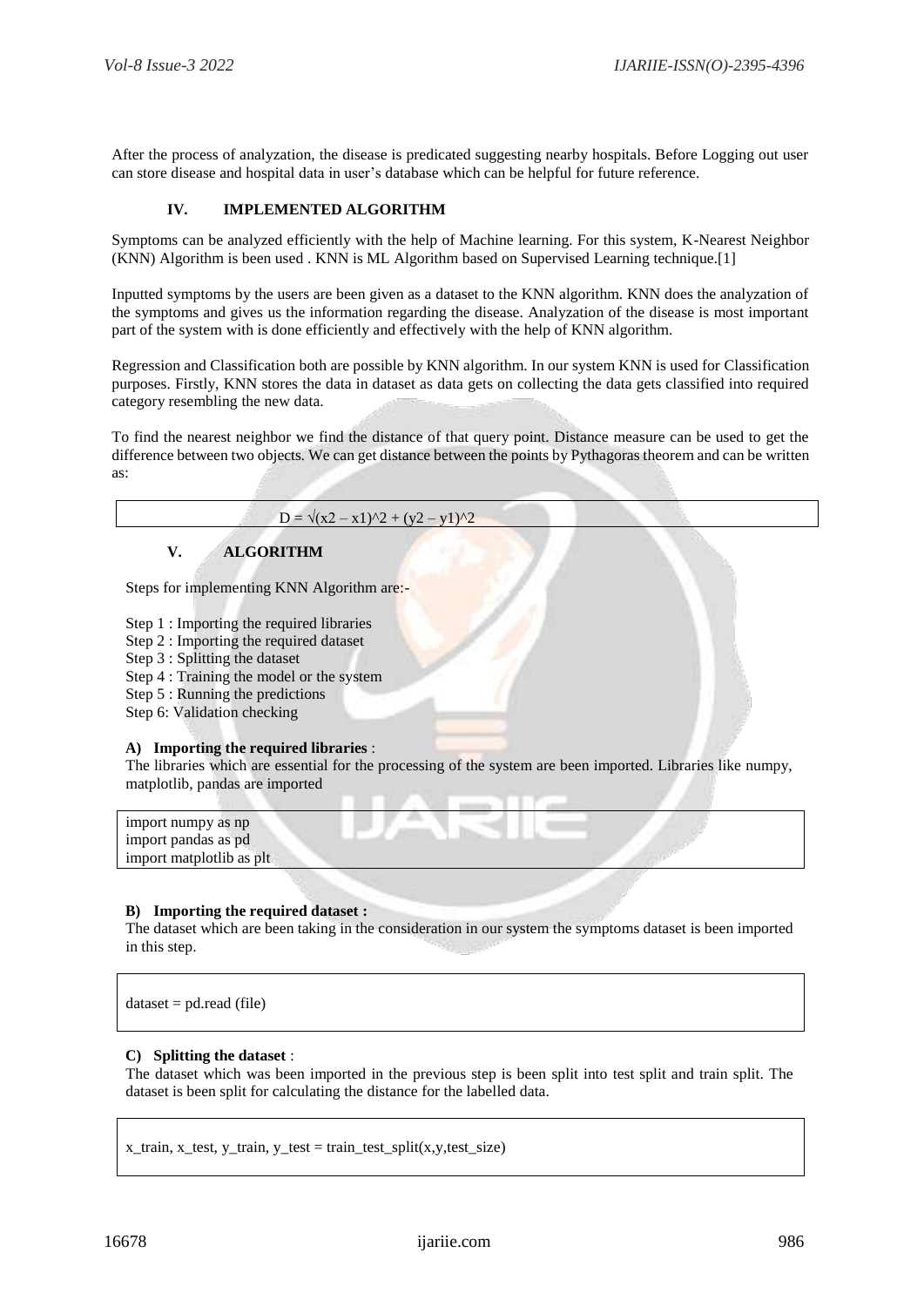## **D) Training the model or the system** :

In this step the training of the model is been done. We are using K neighbors classifier module.

from sklearn.neighbors import KNeighborsClassifier classfier = KNeighborsClassifier(arguments) classfier.fit(x\_train, y\_train)

#### **E) Running the predications :**

We create a y\_pred vector for predicting the test set result in this step

 $y$  pred = classifier.predict(x\_test)

## **F) Validation checking :**

In this step the evaluation of the algorithm us been done checking the validation error, testing the system with a different K value and to minimize the validation errors. After validation the data can bee visualize using matplotlib libraries.

## **VI. DETAILED OVERVIEW**

The advancement in computer science is been very helpful for the medical science study. Various techniques provided by computer science can be used for increasing the accuracy of the result output. Machine learning can provide various algorithm which can be used for such purposes.[1]

Our system takes the benefit of machine learning for getting the relevant result output.[3] Input for the system is been provided in the form of the symptoms inputted by the user. Data processing is been done on the input provided. This processed data is been sent to the data models like KNN algorithm to analyze the data and give us the predicted output.

Data security is yet another problem faced by various systems. Since user can store the medical history data in their respective databases. They are been prompted to create their own individual accounts to store their records by sign up and login in to access the site.

The correct credentials is been checked and then user are given access to the site thereby increasing data security. A better system is also the one which while providing various functions is also easily accessible and also easy to use providing friendly environment to the user.

## **VII. MERITS OVER OTHER SYSTEM'S:**

Major merit of the system is the availability of various functions in the same systems. The System gives the user ability to analyze the symptoms to get the information on the disease faced by them, to save the data related to the disease report for future reference, to locate the nearby hospital or clinic for the identified disease.

While keeping all the functions in mind, the system has to be efficient and easy to use for creating a user friendly environment for the user. Every user can store the information by having a login id which can be helpful for them to keep track record so not only for the present, but user can avail benefit of the records for future references

#### **VIII. APPLICATIONS:**

- $\triangleright$  User friendly and easy accessible.
- Improve data security
- User can store and access report data from database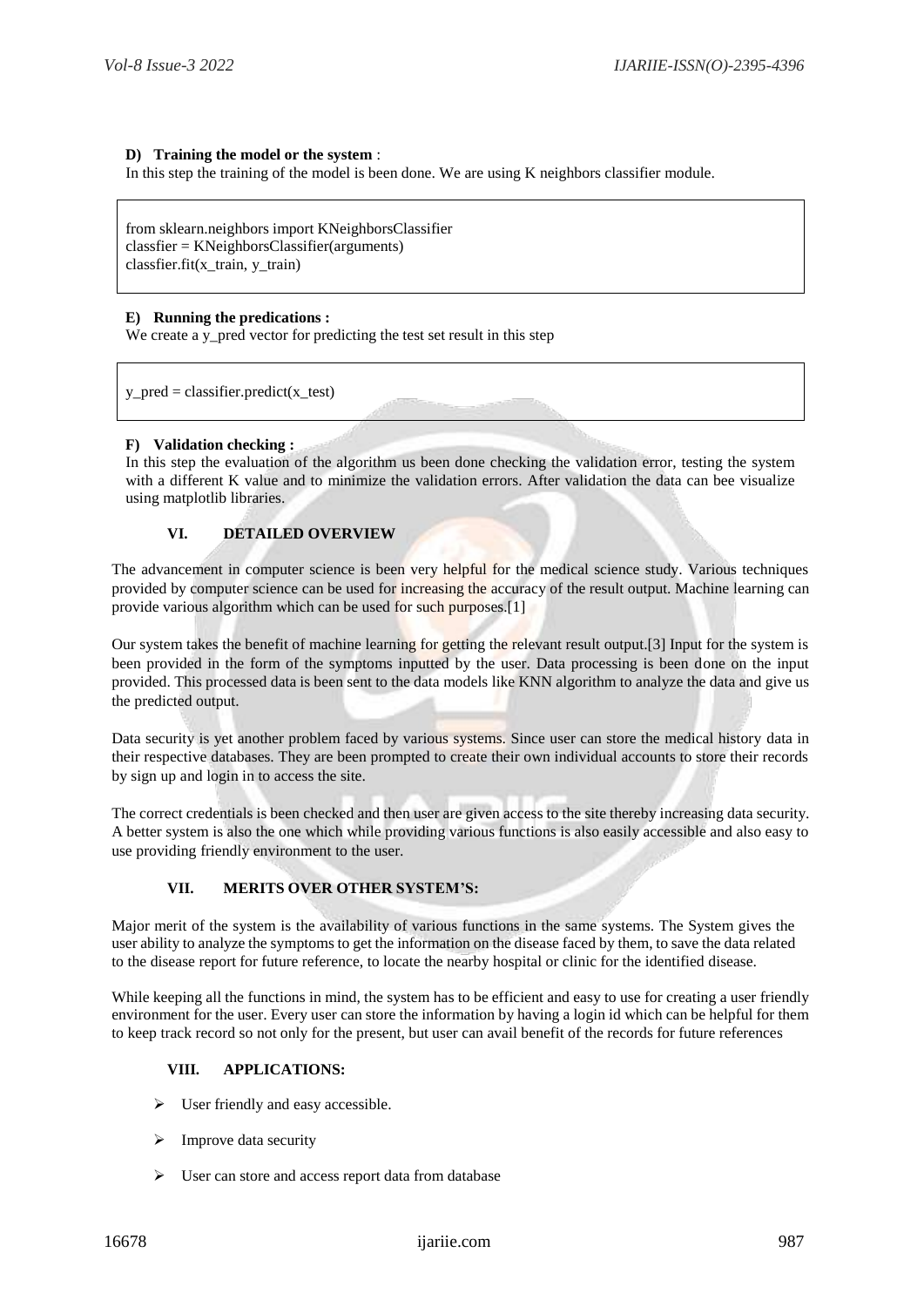- $\triangleright$  Improved help to the user by providing nearby hospital/Clinic recommendation.
- $\triangleright$  Wide range of data set of symptoms for getting accurate information related to the disease faced by the users

## **IX. MAP IMLEMENTATION:**

One of the features of the system is to provide the nearby hospitals or Clinics recommendation as per the disease identified after analyzing of the symptoms. It shows a detailed overview of the Hospital or clinics places nearby.

The API used for map implementation is "Places API" (Google enterprise API) Places API offer wide range of facilities like Place search, Place details, place autocomplete. Places API is been used for correct identification of the required hospital as per the data acquired from the analysis of the symptoms.

For Android map implementation, "Maps SDK for android" is been used. This SDK helps in handling the access to Map servers, map displays and response to give to users clicks and drags.

For mapping our website Maps JavaScript API is been used. Since, we have to show the required location as per the dataset acquired Maps JavaScript API helps in Style the map as per our need and avail its benefits for the system.

Thus, Implementation of Map in the system is been done by availing the features of Places API, Maps JavaScript API for PC and Maps SDK for android.



## **X. FLOWCHART:**

FIG: FLOWCHART DIAGRAM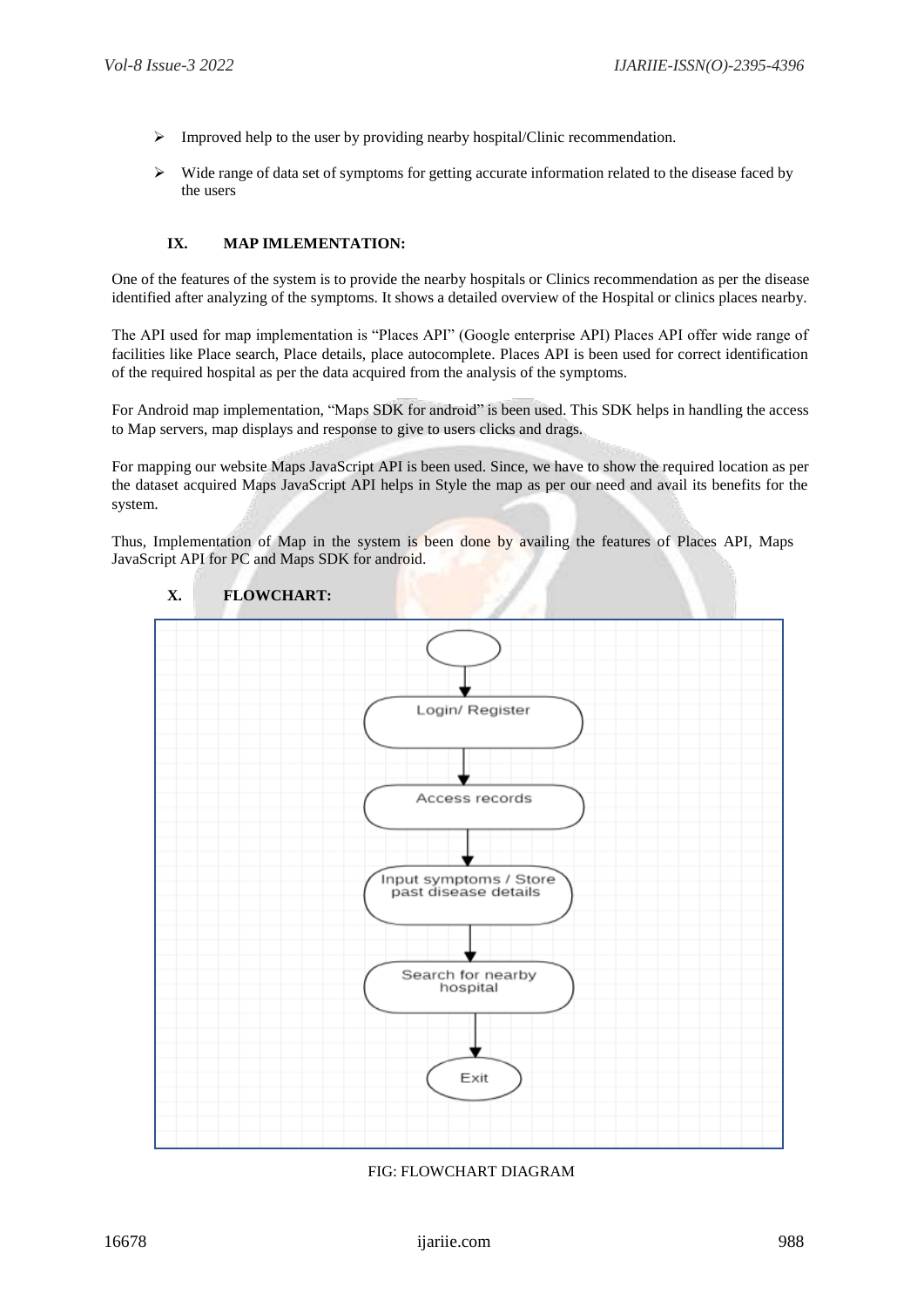#### **XI. RESULT OF THE SYSTEM:**

The system analyses the symptoms entered by the user after checking for the proper credentials entered by the user, determines the disease by the help of machine learning. User is also provided the ability to store his medical history for future use. User can also get the nearby hospital or clinic recommendation as per the causing disease.

Comparing the system with existing systems it is often seen that predicting the disease based on just 1-2 symptom from user may lead to predicting the wrong disease. To get maximize efficiency and increase the predicting ability of the proper disease our system takes up to 3 symptoms as input from the user.

On the Symptoms inputted by the user the system analyses and with the help of machine learning determines the disease. By taking maximum of 3 symptoms from user not only increases efficiency but also increases the dataset which is been used by the ML for analyses.

Based on the disease predicted by the system, the user gets the ability to check for nearby hospitals or clinics by the map implementation function offered by the system. The system shows nearby hospitals, clinics with their information data helping user for the decision making process. User can then decide which hospital or clinic to visit as they please.

Thereby, the system is quite powerful and useful helping the user not only in predicting the disease based on the symptoms inputted but also provided various functionality to the user like storing the medical history data for future reference, providing the details regarding nearby hospitals and clinic for medical treatment of the predicted disease.

## **XII. SCOPE OF THE PROJECT:**

- $\triangleright$  To develop a system that predicts the disease by analysis the symptoms entered by the user.
- $\triangleright$  To provide the user ability to store the data in the database for future reference.
- $\triangleright$  To maintain a secure environment by only allowing the user entering correct credentials to the site.
- $\triangleright$  User can also search for the nearby Hospital or clinics as per the disease predicted by the system

#### **XIII. CONCLUSION:**

Health being an essential part of our life, it is important to treat the diseases correctly when infected. This system helps in finding the disease affected to the user by taking advantages of the advancement technologieslike machine learning in getting the accurate results